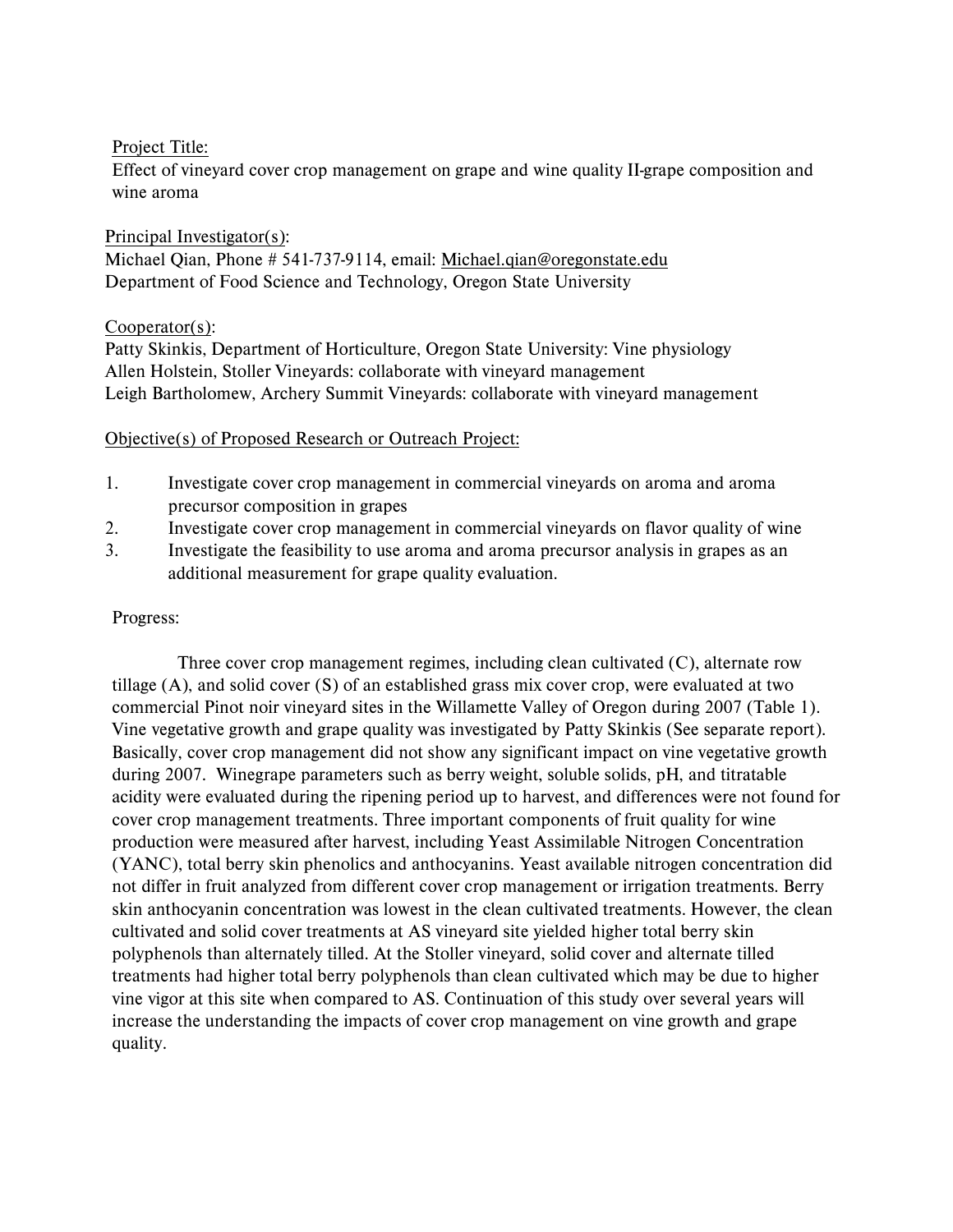| Vineyard                            | <b>Stoller</b>                                            | <b>Archery Summit</b>                                                                                     |
|-------------------------------------|-----------------------------------------------------------|-----------------------------------------------------------------------------------------------------------|
| Treatment 1                         | Alternate row tillage $(A)$                               | Alternate row tillage $(A)$                                                                               |
| Treatment 2                         | Solid Cover Crop (S)                                      | Solid cover Crop (S)                                                                                      |
| Treatment 3                         | Complete row removal $(C)$                                | Complete Row Removal (C)                                                                                  |
| Design                              | Complete randomized block                                 | Complete randomized block                                                                                 |
| Replication                         | 5 reps, 16 vines/rep                                      | 5 reps, 24 vines/rep                                                                                      |
| Irrigation                          | 50% Split Rep irrigated vs. non-irrigated.<br>(July-Sept) | Non-irrigated                                                                                             |
| Vegetative<br>cover between<br>rows | Mix of reemerging red fescue, 3 year old<br>stand         | Perennial blend 60% Elf perennial<br>ryegrass, 20% creeping red fescue,<br>20% hard fescue, 2 year stand. |
| Tillage                             | May                                                       | May                                                                                                       |
| Cultivar and<br>Clone               | Pinot noir 115/101-14<br>(planted 1998)                   | Pinot noir 667/101-14<br>(planted $1997$ )                                                                |
| Spacing                             | $7' \times 5'$                                            | $6' \times 3.5'$                                                                                          |

Table 1. Site Details for Cooperating Vineyards

#### Wine Volatile Aroma Study

 RC212 yeast was used. After primary fermentation, the wines were pressed and racked off the Fermentations were replicated 3 times, except in treatment A, in which there was only enough The fruit from Archery Summit was placed in 0.5 gal fermenting jars after being destemmed for whole berry fermentation. The must was sulfited with KMS to 50 ppm, and berry skins into 0.5 gal carboys. They remained there for 2 months and were bottled in January. berries and juice for 2 fermentation replicates.

 labeled as "C" were from fruit taken from vines that received the "clean cultivation" treatment duplication (A1 and A2); "S" received the "solid cover crop" treatment with triplication (S1, S2, and S3). Each bottle of wine was analyzed for one time using SBSE-GC/MS. Totally there were 8 bottles of Pinot Noir wine samples were analyzed. The samples with triplication (C1, C2, and C3). Likewise, "A" received the "alternative row" treatment with

An internal standard solution was made by mixing 0.96 mg/mL of 3-heptanone, 1.03 mg/mL of hexyl formate, 1.08 mg/mL of 4-octanol, and 1.14 mg/mL of octyl propanoate in methanol, and stored at -15ΊC.

 A 10 mL of wine sample was diluted with 10 mL of water in a 20 mL vial, in which a 20 uL of internal standard solution was added. A twister bar coated with PDMS was constantly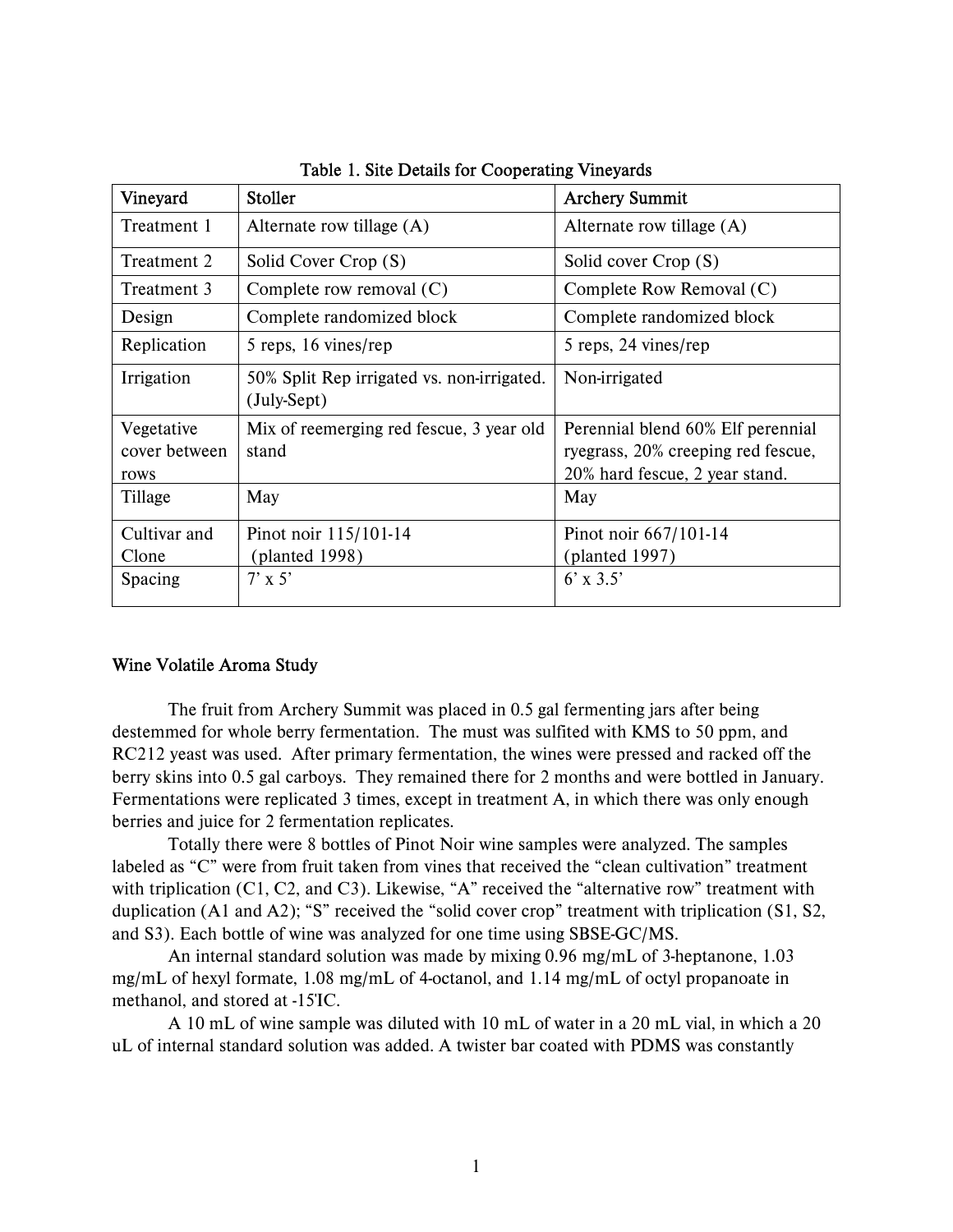with tissue paper, and placed into a glass tube of the TDS tray. The analytes were thermally aroma compounds were quantified by comparison the peak area of each compound to the peak "A" and "S". Meanwhile, one-way ANOVA and Bonferroni significant difference were used to test stirred in the sample for 1 hour at a speed of 1000 rpm. After extraction, the twister was dried desorbed at the TDU in splitless mode and cryofocused in a CIS 4 at -80 Ί C with liquid nitrogen. A solvent vent injection was employed and the temperature of the PTV was programmed from -80 ΊC to 250 ΊC at a rate of 10 ΊC/sec. A RTX-1 column (60m\*0.25mm\*0.25um) was used to separate the analytes, and the oven temperature was programmed at 40 ΊC for a 2 min holding, then to 210 TC at 3 TC/min, and to 270 °C at 5 TC/min with 5 min holding. The selected target area of internal standard. Comparison of treatments was achieved by assigning the amount of each aroma compound in "C" as 100% to get a relative percentage of each aroma compound in the difference among treatments with the statistical software of S-Plus.

#### Results:

 Totally, 25 important aroma compounds in experimental wines were analyzed in this study, which included 15 esters, 6 terpenoids, 2 norisoprenoids, 1 alcohol and 1 lactone. All those target compounds were previously reported as key aroma compounds in wines. Based on is the expression of the environment-genotype interaction. their biochemical formation, they could be either varietal aroma or yeast fermented aroma. Generally, most of esters are fermentation derived, and their concentrations are more controlled by the yeast and fermentation condition. Terpenoids and norisoprenoids are varietal aroma, which

 (20% or more) of branch-chained esters such as ethyl isobutyrate, isobutyl acetate, ethyl 2- To investigate the vineyard treatment on wine flavor, the "C" treatment (clean cultivation) was used as control, and the amount of each aroma compound was assumed as 100. Compared to "C", "A" (alternative row treatment) and "S" (solid cover crop) appeared to have higher amount methylbutyrate, ethyl 3-methylbutyrate, ethyl phenylacetate, phenylethyl acetate, r-nonalactone and β-ionone (raspberry aroma). However, due to large variation of fermentation treatment, these differences were not found to be statistically significant by one-way ANOVA. Other esters, terpenoids and β-damascenone did not show any difference among the treatments. These preliminary results are surprising and need to be confirmed in multiple years at different sites.